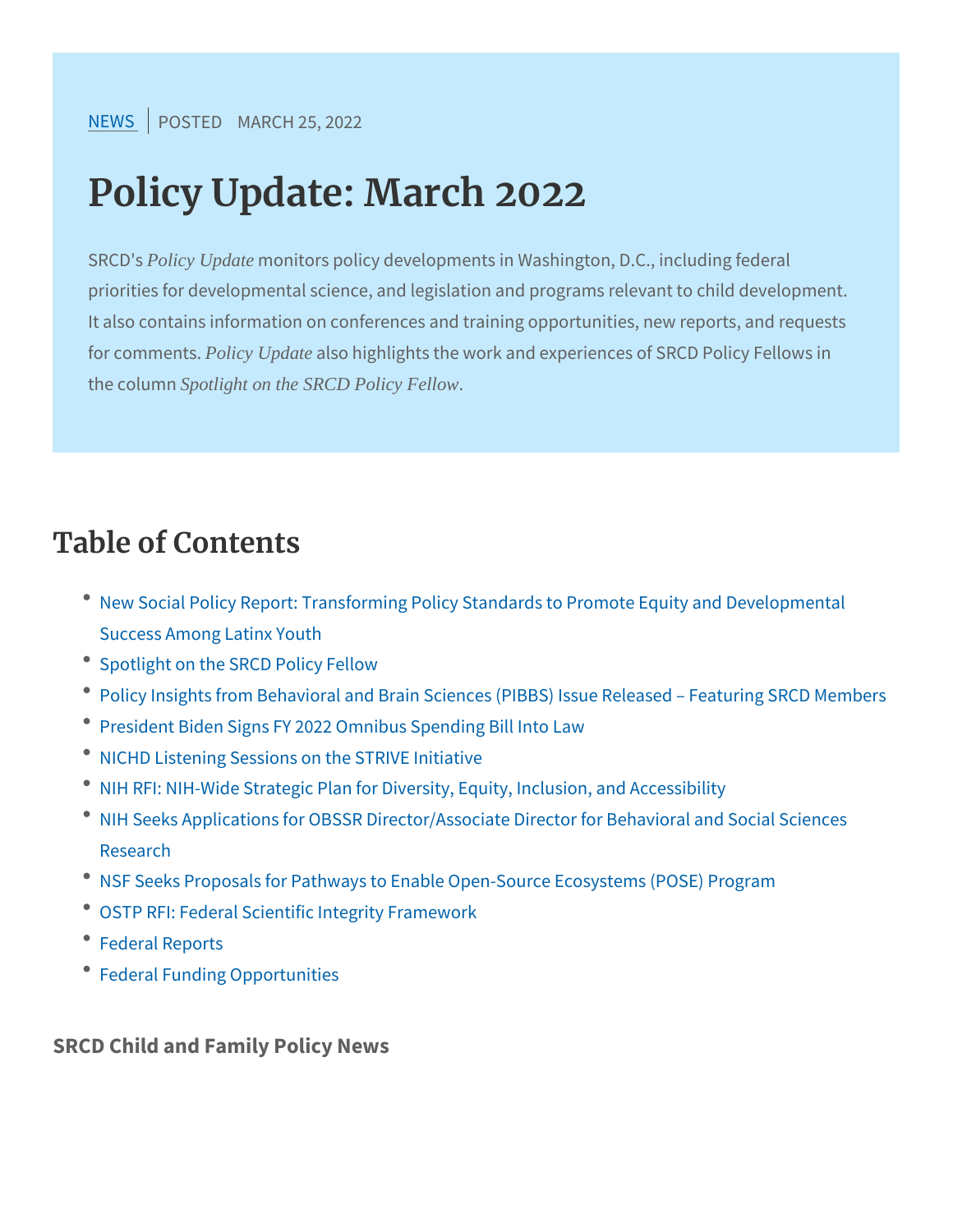Ne Social Policy Report Transforming Policy Standards to Promote Equity a Success Among Latinx Youth

SRCD recently re**Beedaad Policya Repeow**tby Lorena Aceves, Ph.D., M.S., Danie Brenda Rincon, B.S., and Diamond BTrraavnos, for Prim Dn.g MolAic, ytistitud dards t [Equity and Developmental Succe](http://send.srcd.org/link.cfm?r=gODwiyBT3eY6bLrA7DxAnw~~&pe=PU702RB-iKz32dZyRBHnChCh76WE3ZyqNYsxA3WMmAytZC5OxcLJ1Rwhh39_ZdNJpfC4WxSAmNfwyr-C3eUBxw~~&t=INSERT_TRACKING_ENCID)ss TAmeonegp battipinxo Wioduetsh an overview approach to advance Latinx children and youth s development by ex educational programs (e.g., McNair Scholars Program), and federal Administrations and within the state of California. The report also standards of success and addressing intersectional inequalities.

Spotlight on the SRCD Policy Fellow

Jackie Gross, is Pa. BR, CD Executive Branch Policy Fellow who is plac Research, and Evaluation (OPRE), Administration for Children and and Human Service ad (Habbouw her work, which ranges from developing disseminating and translating research findings, has advanced OPR children and families.

Dianna Tran, is Ph. BR, CD Executive Branch Policy Fellow who is place Research, and Evaluation (OPRE), Administration for Children and and Human Service ad (Habloistinna s work at OPRE, including the Child Policy and Research Analysis (CCEEPRA) project. This project invo relevant questions related to a variety of topics, including COVID-1

Are you interested in learning more about the contributions that SR their placement SRCD iwe bositead Spotlights and abstracts describing

Policy Insights from Behavioral and Brain Sciences (PIBBS) Issue F

SRCD partnere **F**ewdiethathoen of Associations in Behavioraln& twBoradial Ssci submissions on policy-relevant research linking child development [Policy Insights from Behavioral and Brain Sciences \(PIB](http://send.srcd.org/link.cfm?r=gODwiyBT3eY6bLrA7DxAnw~~&pe=d8i7fOv8HoZAX9uZJe03taKLLd1uS28d1m9iKrSX7hQTeAqDvwuhddKBI9QNcmA0nXuYMaiGsj9ugXquvi1eeg~~&t=INSERT_TRACKING_ENCID)BS)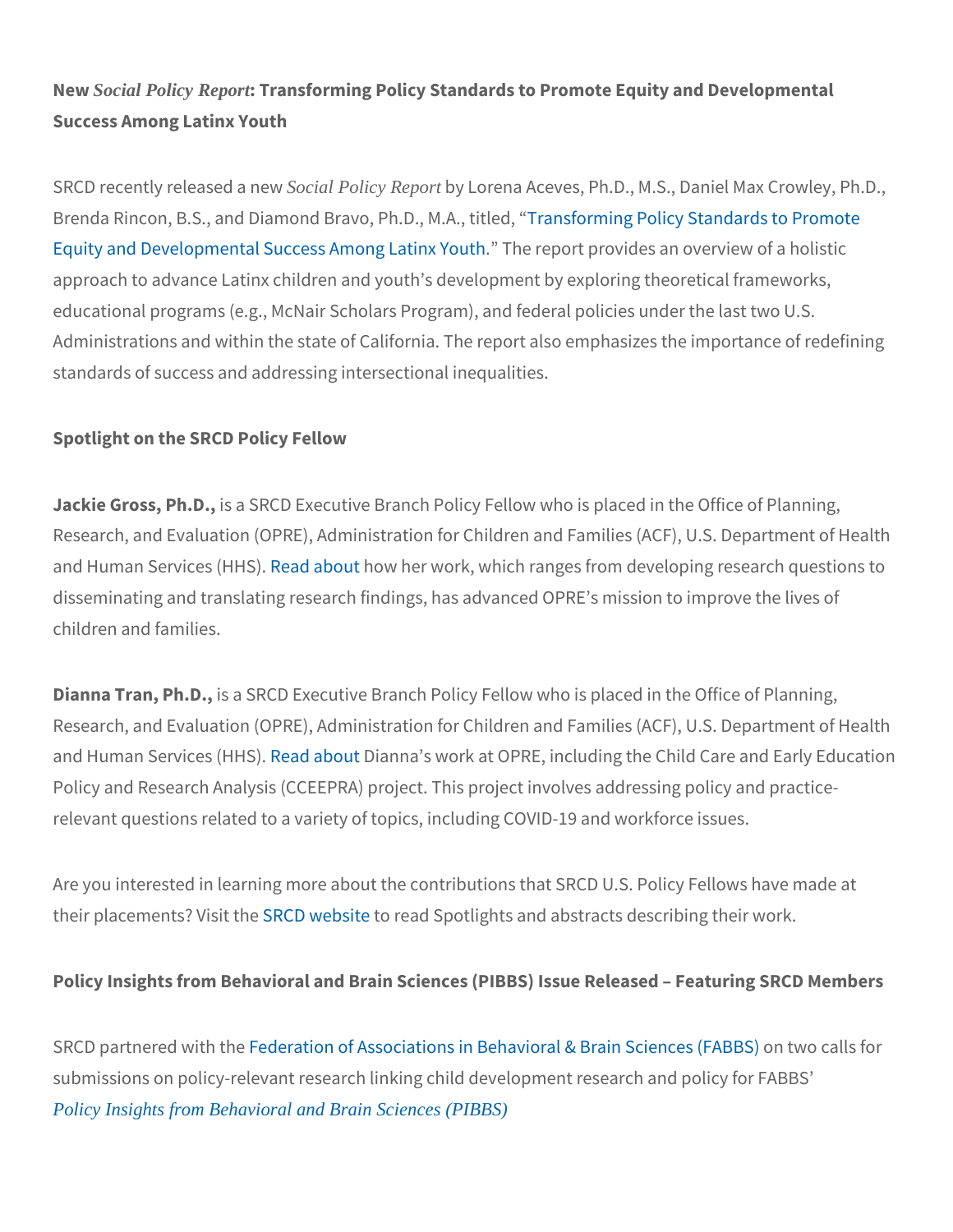journal. As part of its mass minounticate ducanted, advocate for behavioral FABBS publishes PIBBS twice a year, each issue themed by member society.

[PIBBS Volume](http://send.srcd.org/link.cfm?r=gODwiyBT3eY6bLrA7DxAnw~~&pe=eEeaBnV5Irf5S1gJ_qT_987X6SCM-bOrA0ZSDD6jD3MebNRkrCvqNI8bGLt9yAqpKECCIaHp5rQQ6QcggWjUrg~~&t=INSERT_TRACKING_ENCID) 9, his buwas, released in March 2022, is the second and collaboration featuring SRCD members. InteFrAeBs BeSd innel bestate a ring moro ee about the publication and read the new **REB BtS is** sue to explore the

Legislative Branch Updates

FY 2022 Appropriations Update

President Biden Signs FY 2022 Omnibus Spending Bill Into Law

On March 15, President Hole. B247em shigene Colonsolidated Appirot porilaativions completing the Fiscal Year (FY) 2022 appropriations process for the H.R. 2471, an omnibus spending package, totaling \$1.5 trillion, inc bills, supplemental emergency funding for Ukraine, as well as fundi spending package includes nearly equal increases in defense and n the final funding allocations for federal science agencies (e.g., the less than the amount proposed earlier in the process by the Biden. Representatives and U.S. Senate bills. The Senate previously pass the House s passage on March 9th. Both chambers passed the pack Congress also passed a 4-day continuing resolution, H.J. Res 75 th Act, 2022, to provide continuing funding to federal agencies when that funded the federal government expired on March 11, 2022. Acc release President Biden s FY 2023 budget for the upcoming fiscal y learning more about FY 2022 appropriations for speciCioenfseod teinuam socfi Social Science Associations (COSSA) breakdown of FY 2022 fundir

Additional Hearings of Interest

Federal Mental Health and Substance .UGe Miasnochd 2n3 Ptheyrbin Ss. Senat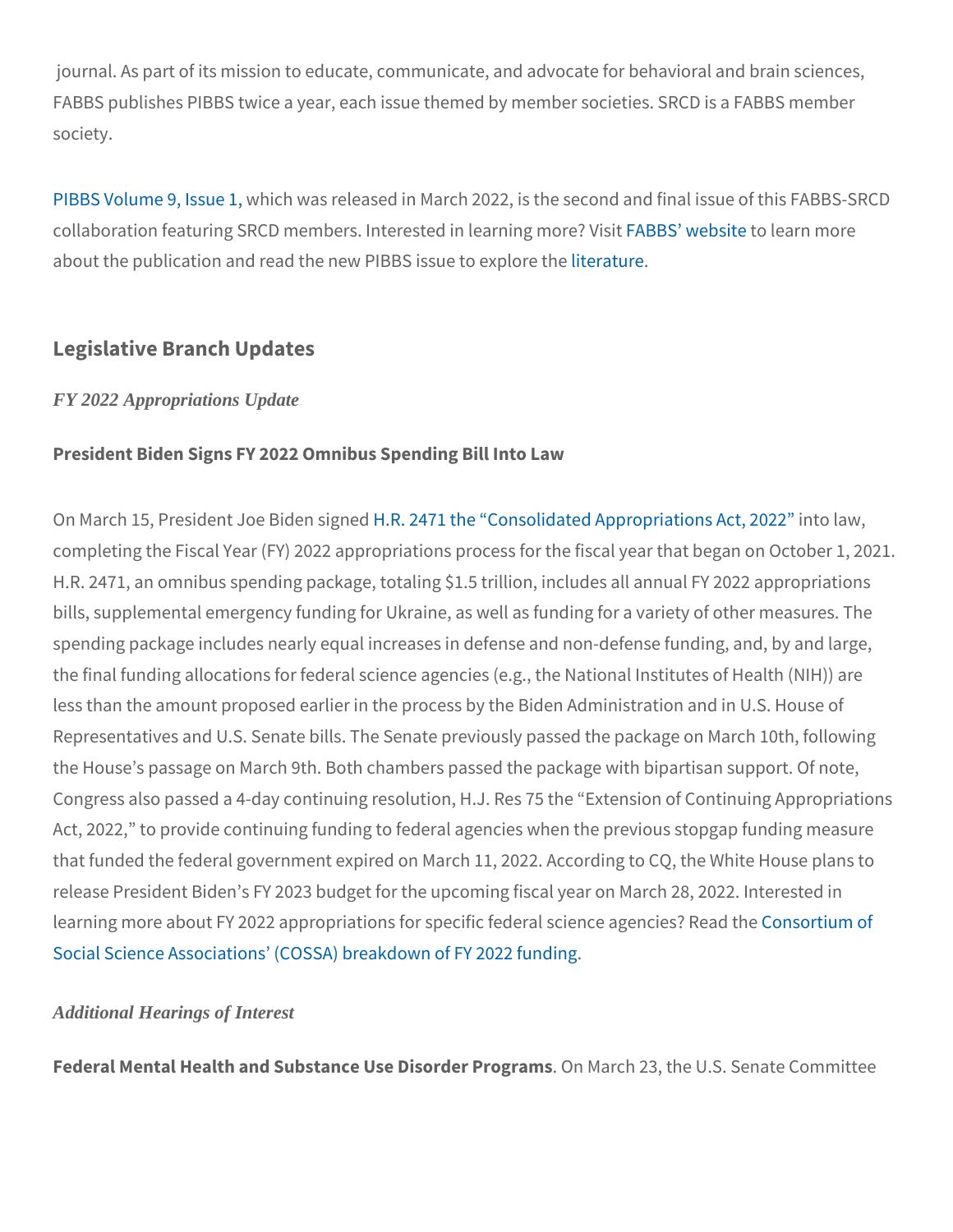on Health, Education, Labor, and Pensions held a hearing on Stren Substance Use Disorder Programs: Opportunities, *VG* ballten regastnærsd [recording, and read wit](http://send.srcd.org/link.cfm?r=gODwiyBT3eY6bLrA7DxAnw~~&pe=psGhkAlbBsOkZ7O9_TjhePFW_vkUGNWu-XEoCWTs58t2XJ1JB379tUz_k3Li44P2enKA3IuITIEpY8M43Xo4Tw~~&t=INSERT_TRACKING_ENCID)ness testimonies .

Child Care and Preschool: OAff Noardcahbild 2ty the U.S. Senate Committee Labor, and Pensions held a hearing on Child Care and Preschool: [View the witness list, recording, an](http://send.srcd.org/link.cfm?r=gODwiyBT3eY6bLrA7DxAnw~~&pe=VNpTnKKrxDIR2dZk69Ovv10UA9_eaqLAEN2qzN2Eh1B6Glh1cTIYBHxZS5RSwavDVtJxLY-TPhpozR7p65W3rg~~&t=INSERT_TRACKING_ENCID)d read witness testimonies .

Charitable Giving and the NoOn-PMafrich Stector he U.S. Senate Committe hearing on Examining Charitable Giving and View dthe in witten enterniest of [recording, and read wit](http://send.srcd.org/link.cfm?r=gODwiyBT3eY6bLrA7DxAnw~~&pe=-PuG1fFKU9TpZhvw5d0BqihYdJQt23m7OQjGoFmjpn02tQtrNuetOzUOK_kGeAjJ1wQAAmYcB_ct2G7jjIKnjw~~&t=INSERT_TRACKING_ENCID)ness testimonies .

Home Visiting and Improving .F@miMya©ouhtc1o6m, etshe Worker and Family Subcommittee of the U.S. House Ways and Means Committee held a Outcomes Through HoVmiew Vibetiw gtness list, recording, and read witn

Retirement Security and MentaOnHMaalntoh A1c, celses Subcommittee of the Employment, Labor, and Pensions of the U.S. House Committee on Improving Retirement Security and Accessitow Mentalthess this Benefor [read witness te](http://send.srcd.org/link.cfm?r=gODwiyBT3eY6bLrA7DxAnw~~&pe=Tl7RE5EkqkhMlCpZStrGN84xYu25qbZAK5wxwkQdL9b7PrDXz4eu_-sCFFIwIG2yY6dK-FcDiVKcHu-jcmdC9Q~~&t=INSERT_TRACKING_ENCID)stimonies .

Economic Mobility and the Importance of Hispanic and Other MManochi the Higher Education and Workforce Investment Subcommittee of th and Labor held a hearing on Investing in Economic Mobility: The Im Institutions and Other Minority **Sie** wwitch in stations in the cording, and [testimo](http://send.srcd.org/link.cfm?r=gODwiyBT3eY6bLrA7DxAnw~~&pe=sfKxjE2gULZKe7sDc29tbtEmtH0FTeAOX0oshvxenbxr9DM0i_QzeRtugCVi0d9VMosaU7qpF9WDGZcRCEHCfg~~&t=INSERT_TRACKING_ENCID)nies .

Substance Use and SOinciMerRhsR, the U.S. House Ways and Means C Substance Use, Suicide Risk, and the V Alenwe the ear awill Hine as the I Bsyts the ention of di [witness test](http://send.srcd.org/link.cfm?r=gODwiyBT3eY6bLrA7DxAnw~~&pe=gtriA5YKl2yfaG6-qe0Ta8hW_kkELk947zYlGTMwLRxPY144RlQo5GiX7hOz8HsA1xbEKR1Vmj2T-sPdi5uGwQ~~&t=INSERT_TRACKING_ENCID)imonies .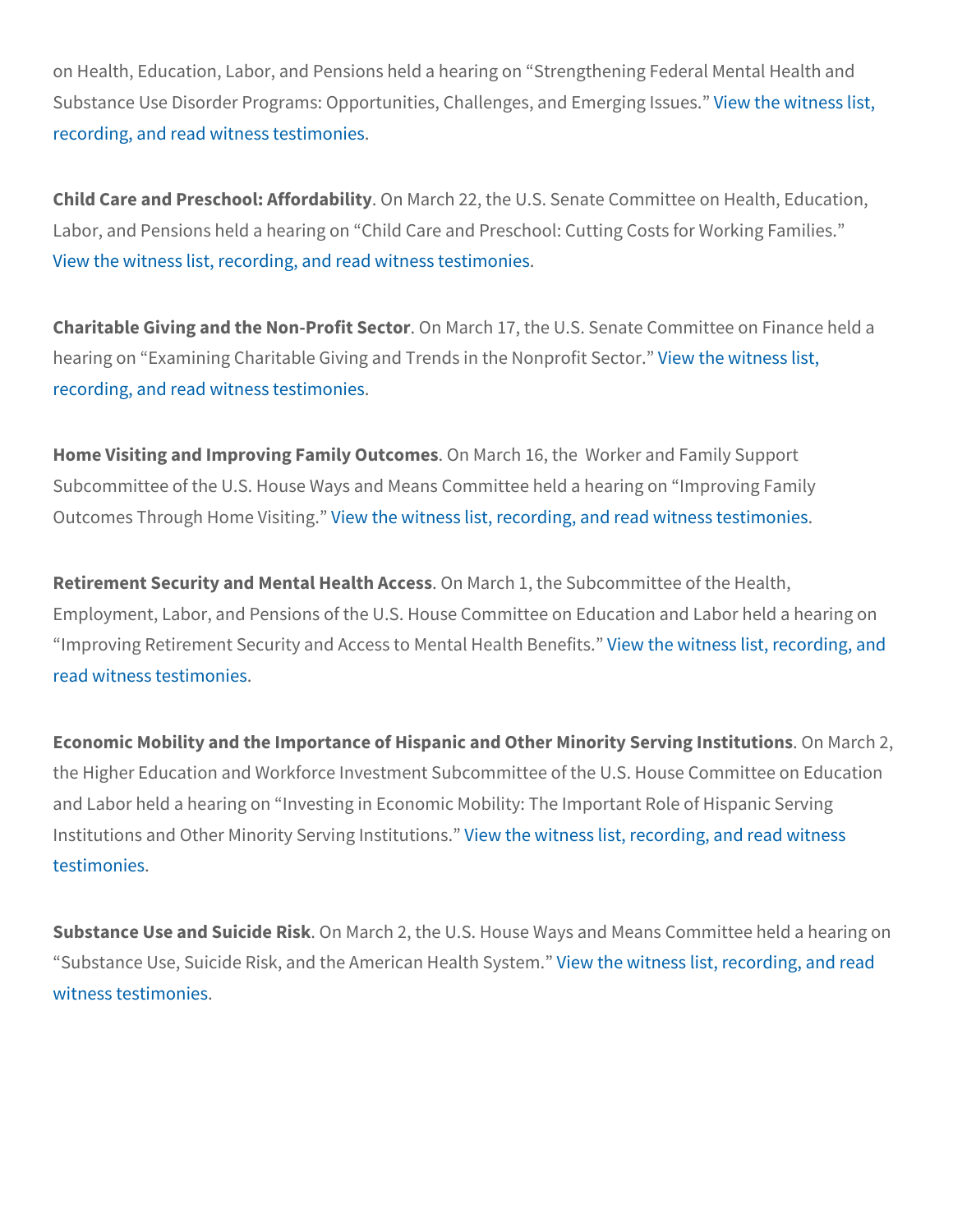### Executive Branch Updates

#### **Highlights**

NICHD Listening Sessions on the STRIVE Initiative

As part Foutnicth Keennedy ShriverNational Institute of Child Health and Human STrategies to EnRich Inclusion S and VAE Chiae Mee, Etchueit STRIVE Scientific Diversity (SWD) Committering the original tensor of the sessions of March 24 to gather input on the input of the set of the set of the set of the set of a set of the set of the set of the set of the set of the set of the s recruitment and retention of diverse individuals as trainees or inve research. The sessions will inform an upcoming workshop, A Pathw which will be hosted by the STRIVE SWD Committee later this year. be shared in the coming weeks. To learn mo**SeT RalbVoEutInihte aitnixte astiwee**, b

NIH RFI: NIH-Wide Strategic Plan for Diversity, Equity, Inclusion, and

The National Institutes of Health (NIH) released a request for infor Framework for the NIH-Wide Strategic Plan for Diversity, Equity, In notes, the purpose of the NIH-Wide Strategic Plan for DEIA is to a integrating, and strengthening diversity, equity, inclusion, and acc achieve the NIH mission. The Strategic Plan will capture activities of the Strategic Plan, and will be organized around accomplishment in addressing DEIA in the NIH workforce, its structure and culture, implemented a range of other past and current initiatives and is pla DEIA. Among them, the UNITE initiative was established in 2021 to within the NIH-supported and the greater scientific community fit PlOe2 [Chief Officer for Scientific Workforce Di](http://send.srcd.org/link.cfm?r=gODwiyBT3eY6bLrA7DxAnw~~&pe=9POppDHvMWepAI_mryzEzDanzbvBFicrHYQQ49e5UFr-5DaCz0w0U5J8JJG4HRxm8pe2s9FwoQmeO57tHlRCAg~~&t=INSERT_TRACKING_ENCID)verassity (CaCs&WD) Starategy c1 therefore, open for public comment at the same time as a Framewor Diversity, Equity, Inclusion, and Accessibility (DEIA). **Neadathee efrud to respond to respond to a** [RFI for more in](http://send.srcd.org/link.cfm?r=gODwiyBT3eY6bLrA7DxAnw~~&pe=jLwuS0x71VNmASj0uQhZzWFg1PiqSJmO0gf6XIRhgj1YPtEbsTaPohMv9LUHXMOsT02A3SUZkVZKe3n0LNpAQA~~&t=INSERT_TRACKING_ENCID)fadoromunt this opportunity and consider submitting a comment. should submit comments by April 3, 2022.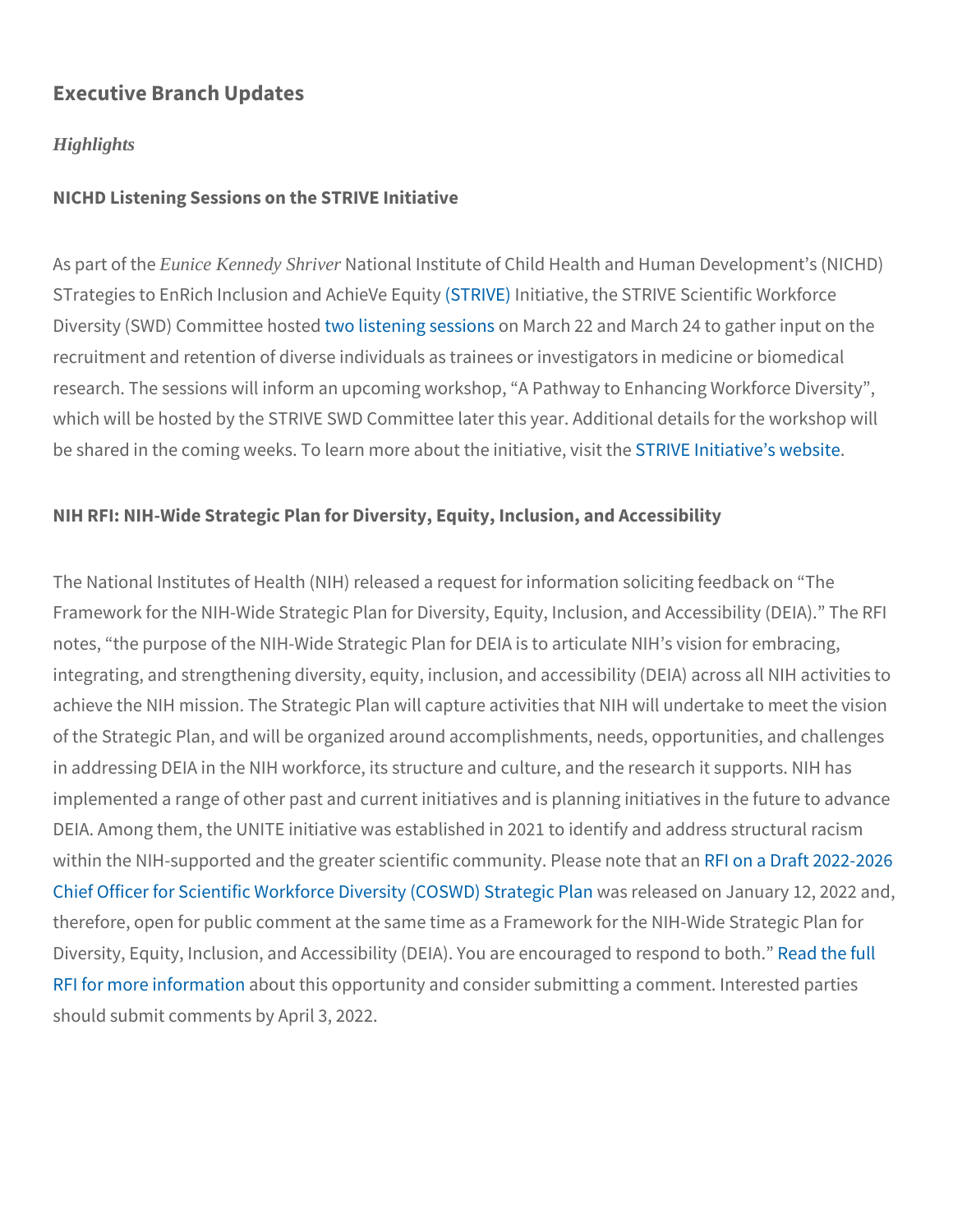NIH Seeks Applications for OBSSR Director/Associate Director for I Research

The Office of Behavioral and Social Sciences Research (OBSSR), N applications for the position of Director, OBSSR. Of note, the Direc Director for Behavioral and Social Sciences Research (ADBSSR). This position of including coordinating the development of NIH policies, goals, and between the NIH and the extramural behavioral, social sciences, and with other Federal agencies, academic and scientific societies, nat media, and the general public on matters pertaining to behavioral a ADBSSR/Director, OBSSR serves as an NIH spokesperson for issues research and advises and consults with NIH and other scientists wi with regard to research on the importance of behavioral, social and treatment, and prevention of disease. Among other qualifications, Ph.D., M.D., or comparable doctorate degree in the behavioral, soc level scientific experience and knowledge of research programs in behavioral and social sciences research. They should be known and individuals of scientific prominence, with a distinguished record of in policy development regarding behavioral and social sciences res [read the position a](http://send.srcd.org/link.cfm?r=gODwiyBT3eY6bLrA7DxAnw~~&pe=LyP_3pPCh3pqlLf5ZQj_C8n8dJB1s-kcymHQkRVJmTIXrutBdh1cch9DUkHST-xMK89Po-mqDugMoKxsMqTH6g~~&t=INSERT_TRACKING_ENCID)nnPoluenassement te NIH will begin reviewing application applications will be accepted on a rolling basis until the position is

NSF Seeks Proposals for Pathways to Enable Open-Source Ecosyste

The National Science Foundation (NSF) is launching a new program Source Ecosystems (POSE). The primary goals of the program are development for the creation of new technology solutions to proble importance. Building on the understanding that many NSF-funded p available open-sourced software, hardware or data platforms, the P source ecosystem (OSE) managing organizations that will be respor source product or class of products. According to NSF, this solicit allowing teams to (1) propose specific activities to scope the devel develop a sustainable OSE based on a mature open-source product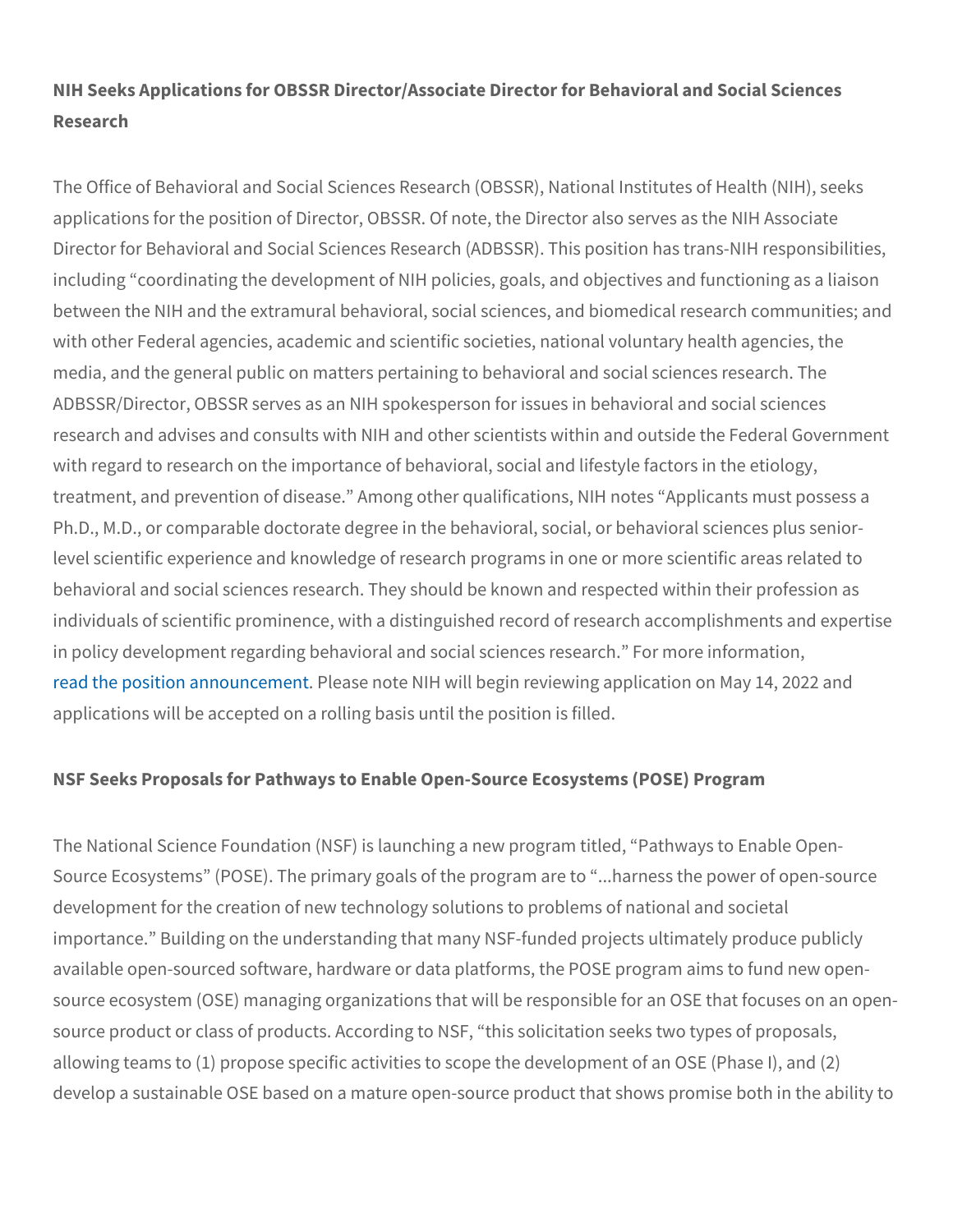meet an emergent societal or national need and to build a communi submission deadline for Phase I proposals is May 12, 2022, and the 21, 2022. Interested in learning morVeisaibloNuSS Filhais woepbyssiotretunity?

OSTP RFI: Federal Scientific Integrity Framework

The White House Office of Science and Technology Policy (OSTP) re information (RFI) on scientific integritSyuppolictiets eanDet werke continueenst toof a [Scientific Integrity Po](http://send.srcd.org/link.cfm?r=gODwiyBT3eY6bLrA7DxAnw~~&pe=rjhaHbP6zwWbU7XzNv1VCE2Ip0drqaSRvVdDUPljpSHIZET1Y5NFsOT8KXQs7rQtbGWvl1HtH7ttbTfawG_PSw~~&t=INSERT_TRACKING_ENCID)licTyhe Frameworks information on a framework that ... where  $\alpha$ assessment criteria that OSTP and agencies can use to inform, revi implementation of agency scientific-integrity policies. To support th on: (1) How scientific integrity policies can address important and diversity, equity, inclusion and accessibility; new technologies; em coordination with related policy domains; (2) The criteria to evalua implementation, outcomes and impacts in the Executive Branch; (3) evaluation findings lead to effective iterative improvement of Feder practices; and (4) How to ensure the long-term viability and implem policies, practices, and culture through future Administrations. Int administration s commitment to scientific integrity? Read the Scien [Protecting the Integrity of G](http://send.srcd.org/link.cfm?r=gODwiyBT3eY6bLrA7DxAnw~~&pe=_walfB_x_YjN470gnb91YtNRFopJn_sc4ccf-WWyUnJaYb9VCY0pdsPBbdXoWn5CLZqRI7ByDaybTi0-a3Qn_w~~&t=INSERT_TRACKING_ENCID)ovReerand the Suclile OGETP RFI for more infor parties should submit comments by April 4, 2022.

#### Federal Reports

New Reports and Briefs from the Office of Planning, Research and

(1Supporting Mental Wellness for Program Staff and Participants: Strategies for Temporary Assistance for Needy Families (TANF) Leaders his repotatres how TANF program leaders might incorporate the practices used during the pandemic to address pers staff and participant well-being beyond the end of the public health

(2Supporting Families Through Coordinated Services Partnershipshe Assessing Models of Co Services (AMCS) project aimed to improve the understanding of app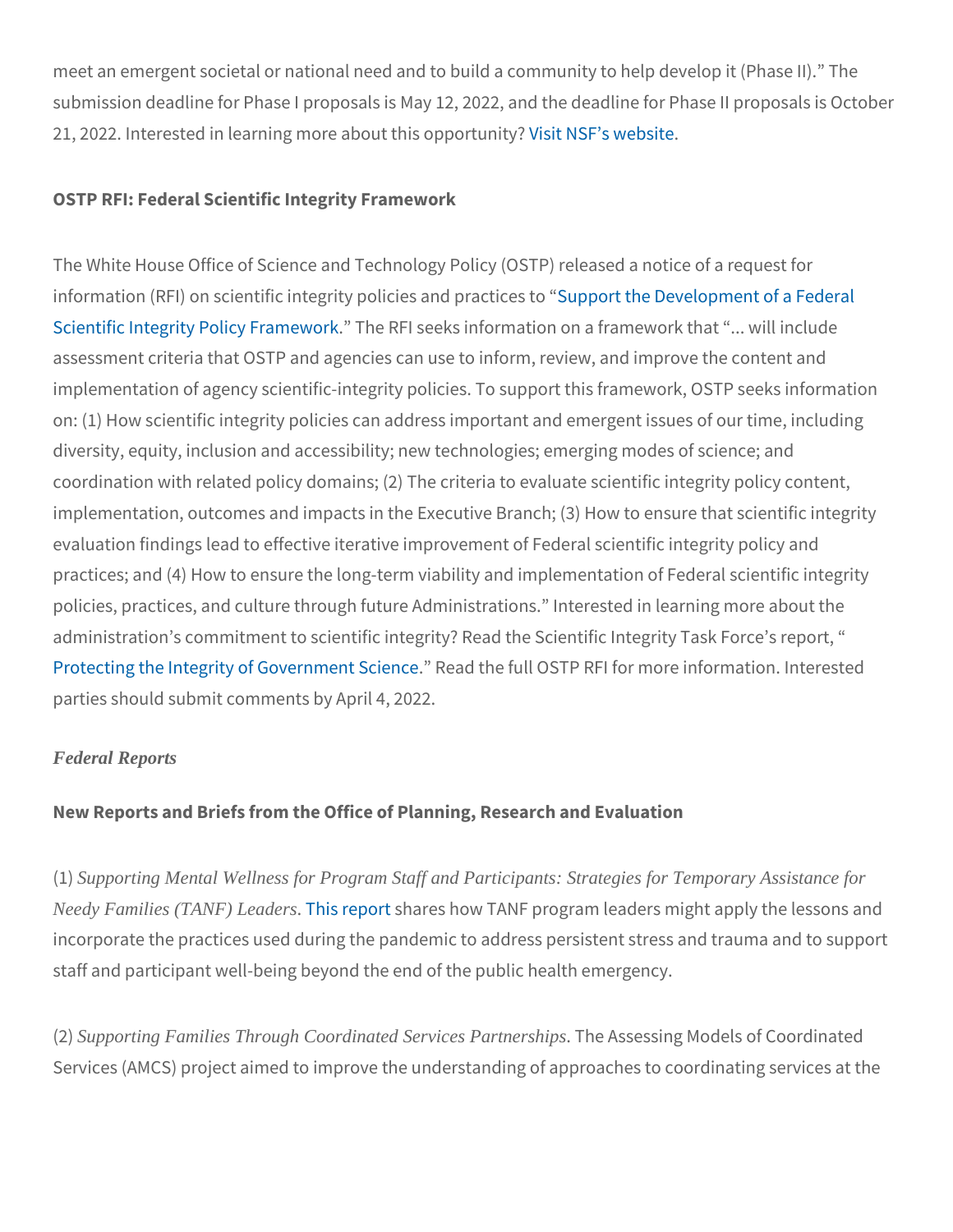state or local lise beleartes findings from interviews with leaders from coordinated services approaches with a particular focus on how coordinated services approaches with a particular partnerships to support families.

(3) Making Evaluations Rigorous and Relevant: The Role of Active Engagement in Developing Learning Agendas for the Division of Family Strengthening Feedback and input from groups and i invested in the outcomes of human services programs are critical to Strengthening (DFS) and program offices decide what The is roming rader describes DFS expectations for developing plans and implementin for active engagement in DFS projects.

(4Responding to the COVID-19 Pandemic: Head Start's Family Support Services replest cribes how six Head Start sites participating in the Head Start Connects case family support services in response to the COVID-19 pandemic. The aimed to fill the knowledge gap about the processes or practices us aligned with individual family needs and fosters family well-being.

(5) Implementation and Cost of High Quality (ICHQ) Brief Series: Understanding Implementation and Costs to Support Quality in Early Care and Education (ECE The goals of ICHQ are to (1) produc systematic measures of the implementation and costs of education serve children from birth to age 5 (not yet in kindergarten); (2) pro to examine the variation in ECE center capacities and resources th experiences of children; and (3) develop a feasible and useful insti development, and reporting The fistis **e**r meesa is unique missing firsts and adds to findin in an associated methods paper that are based on a multi-case stud

(6) 6) 6) 6) 6) At ive Culture & Language in the Classroom Observation (NCLCO)  $2\overline{0}$  the  $s$  for  $s$  the NCLC which is a measure that records the types of cultural materials that Start classrooms. It includes the NCLCO that was used in the AIAN updated NCLCO that was revised for AIAN FACES 2019.

New Reports from the Office of the Assistant Secretary for Planning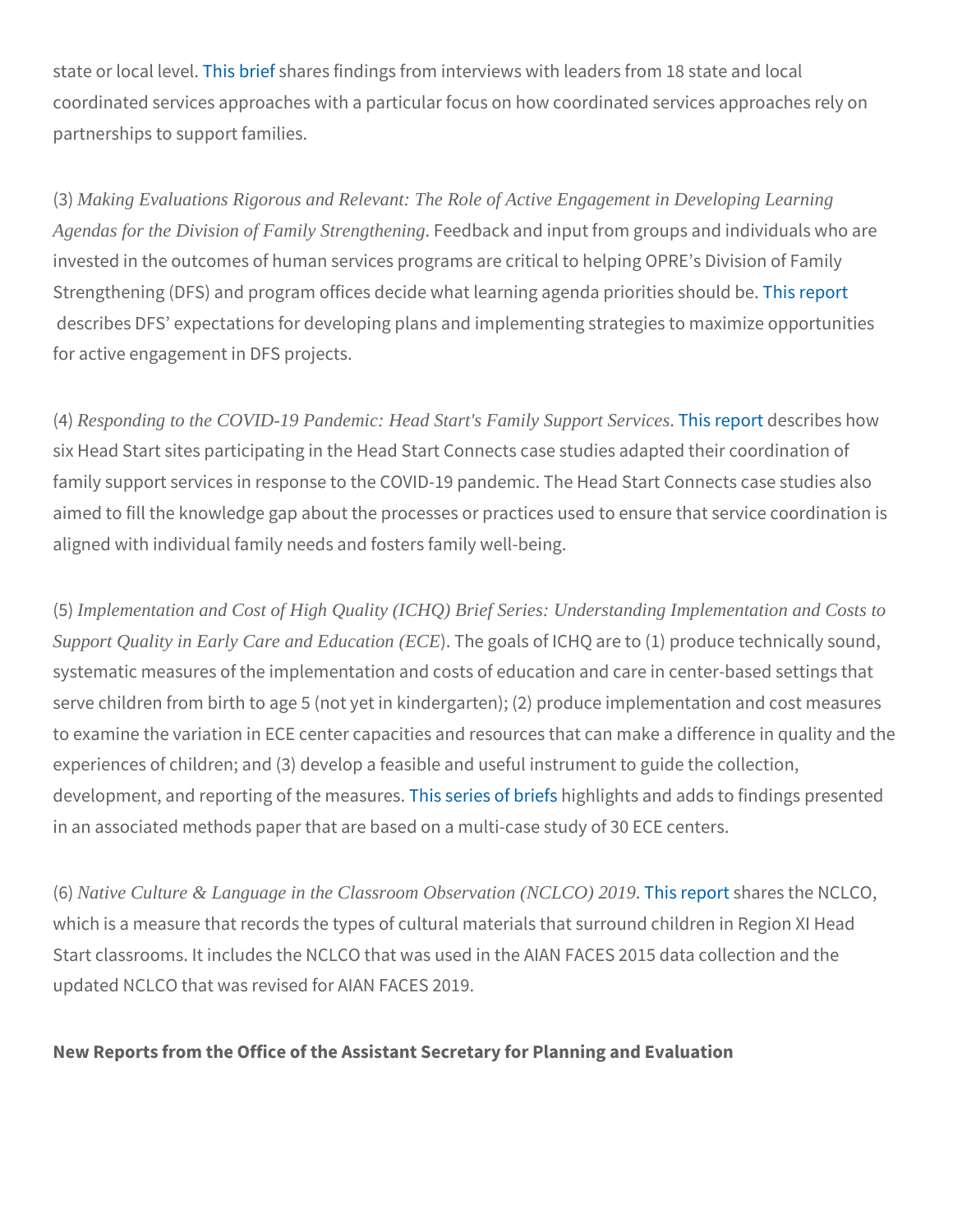(1) 1Program Integrity and Effectiveness through Data and Analysis (PIEDA) for the Family First Prevention Services Ac[t](http://send.srcd.org/link.cfm?r=gODwiyBT3eY6bLrA7DxAnw~~&pe=srPBTS7KoMB8C4nHdq10xxhdHPs7HyQvFXeeCiT1AvA23QjTDZGnPpcH9KdAtjM0m5YAtqPd2gy1xqksvE_F5w~~&t=INSERT_TRACKING_ENCID)This replest ribes PIEDA, which aims to enhance the capacity between state child welfare and Medicaid agencies on issues at the to sustainably improve the data infrastructure of states to increase experienced by families involved in child welfare systems.

(2Scoping Review Report: Data Elements for Research on the Role of Social Determinants of Health (SDOF) in Coronavirus Disease 2019 Infection and Outcomes in the U.S. is replest or ibes a scoping rev was conducted to identify SDOH that are risk factors for, or associ understand the definitions, characteristics, and measures of SDOH studies analyzing statistical associations with the risk for COVID-1 outcomes in the U.S.

(3Health Insurance Coverage and Access to Care Among Black Americans: Recent Trends and Key Challer [. This re](http://send.srcd.org/link.cfm?r=gODwiyBT3eY6bLrA7DxAnw~~&pe=eRaBSdijWsRNAk2OSaHMlGqebrNVeFScmlgD4KgiANxmK8UgnW_pZVAdy5I8iljZU28SBDy4HvXXRkibqb0ufA~~&t=INSERT_TRACKING_ENCID)panatlyzes changes in health insurance coverage and examine Black Americans using data from 2011-2020. It is part of a series e access to care after implementation of the Affordable Care Act (AC populations.

(4Peer Support as a Social Capital Strategy for Programs Serving Individuals Reentering from Incarceration and Survivors of Intimate Partner Violence or Human Sex TraffickinM any human services prog recognize the power of social capital, or the v[alue th](http://send.srcd.org/link.cfm?r=gODwiyBT3eY6bLrA7DxAnw~~&pe=3dlp5_BI77SijmbPg5_fCD65XihIxrbLucP9wLgGIVXceYZODrQ02e-s-9jWtCEHc0Fy1SJQAjAgHnIUqU4PPA~~&t=INSERT_TRACKING_ENCID)e aptofent risse is sfire the solution of the solution of into how programs use peer supports to help build social capital wi community after incarceration or are survivors of intimate partner v

(5Demographic Characteristics of Adults Receiving COVID-19 Booster Vaccinations s report atm ines demographic characteristics of adults receiving booster doses of C Census Bureau's Household Pulse Survey. These results may help t decisions to increase booster uptake and ensure that more of the p disease, hospitalization, or death due to COVID-19.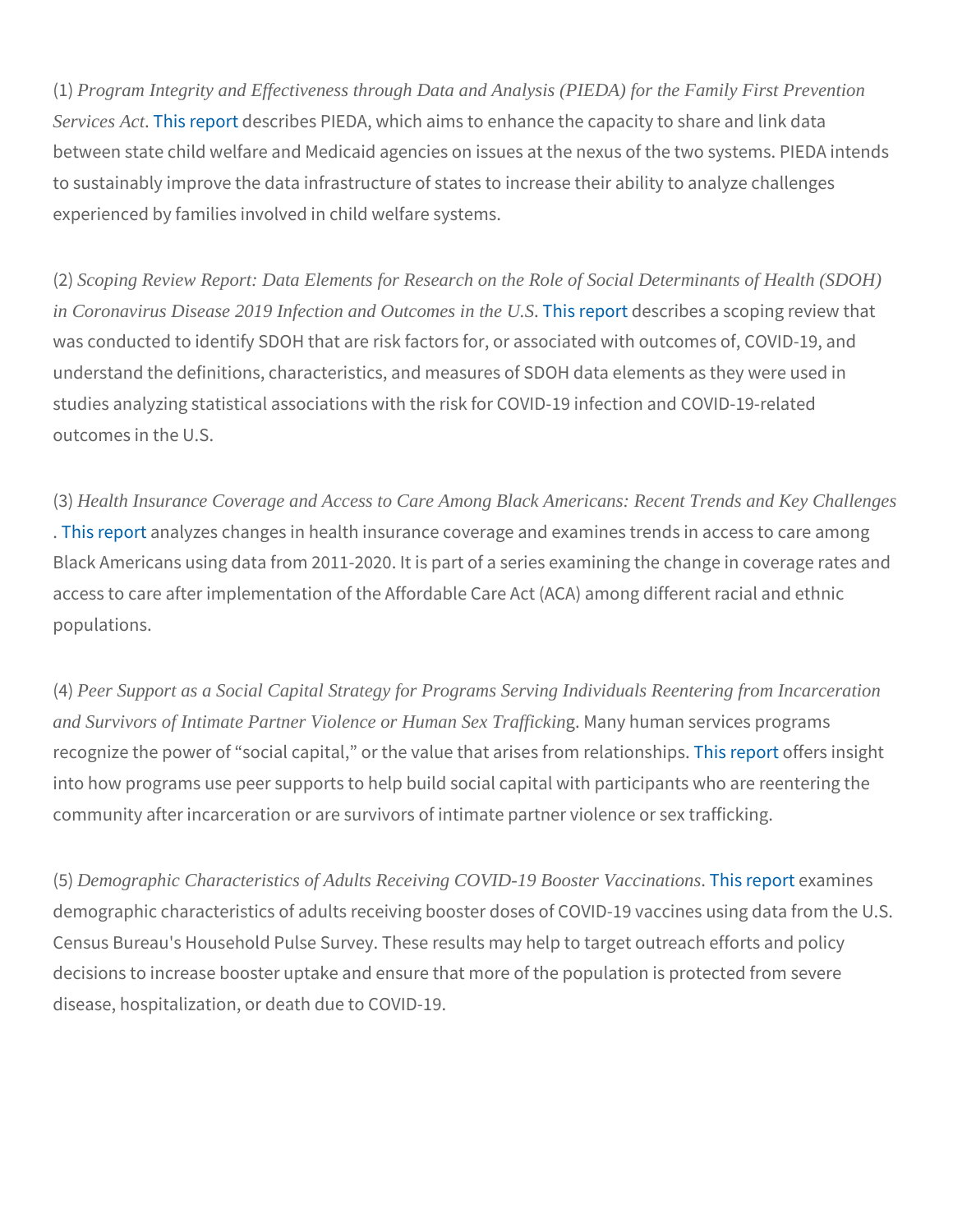New Reports and Briefs from the Institute of Education Sciences

(1) 1) Theachers of Hispanic or Latino Origin: Background and School Settings in 2001[. This re](http://send.srcd.org/link.cfm?r=gODwiyBT3eY6bLrA7DxAnw~~&pe=Ks7S_TNNWH-nCqFZ4duK0KJpz_jo6kSz144WqHWzKpl914H90RvEVbDIHD41kqf1-fDFxba7F59t2UN1z_zrYQ~~&t=INSERT_TRACKING_ENCID)port atm in estingular to  $\mu$ the background and school settings of teachers of Hispanic or Latin the United States in school year 2017 18, by selected school and te

(2E) anhancing the Generalizability of Impact Studies in Education is report it help researchers design and the implement impact studies in education so that the findings are more population.

(3) 3 Impact of the Coronavirus (COVID-19) Pandemic on Public and Private Elementary and Secondary Education in the United States (Preliminary Data): Results from the 2020-21 National Teacher and Principal Survey (NTPS[\)](http://send.srcd.org/link.cfm?r=gODwiyBT3eY6bLrA7DxAnw~~&pe=Hf_fg2LICL0zNua-_-iExd0dpLYE0aX5aOibO4r1zE8GhlhkhGxNV2YQ2dIaIqi1A3XGAvzZ0ck3hRBl4uCSUA~~&t=INSERT_TRACKING_ENCID)This repoetsents selected findings, using preliminary data, questions on the 2020-21 NTPS that were focused on how schools a during the spring of 2019 20.

(42019 National Assessment of Educational Progress (NAEP) High School Transcript Study (HSTS) 2019 NAEP HSTS describes the course taking patterns and academic performance the control of  $q$ sample of U.S. public and private schools who also took the 2019 N science assessimsenesus ets data from the 1990, 2000, 2009, and 2019 results and from 2005, 2009, and 2019 for comparisons to NAEP.

(5) International Computer and Information Literacy Study (ICILS): U.S. ICILS 2018 Technical Report and User's Guide[. This re](http://send.srcd.org/link.cfm?r=gODwiyBT3eY6bLrA7DxAnw~~&pe=H3CGzJCu6lfb1D9NJnsQ-4hk9xYVHfAQVS4Fncouvj1fUoep8p2fWLXzxvdhnSt_EEokEUuHxPU86spxCEtP1A~~&t=INSERT_TRACKING_ENCID)poot ides an overview of the design and implementat computer-based international assessment of eighth-grade students communications technologies (ICT) productively for different purpo

## U.S. Federal Funding Opportunities

The March 2022 FFO lists over 100 funding opportunities for resear we highlight a few funding opportunities from this month's FFO: